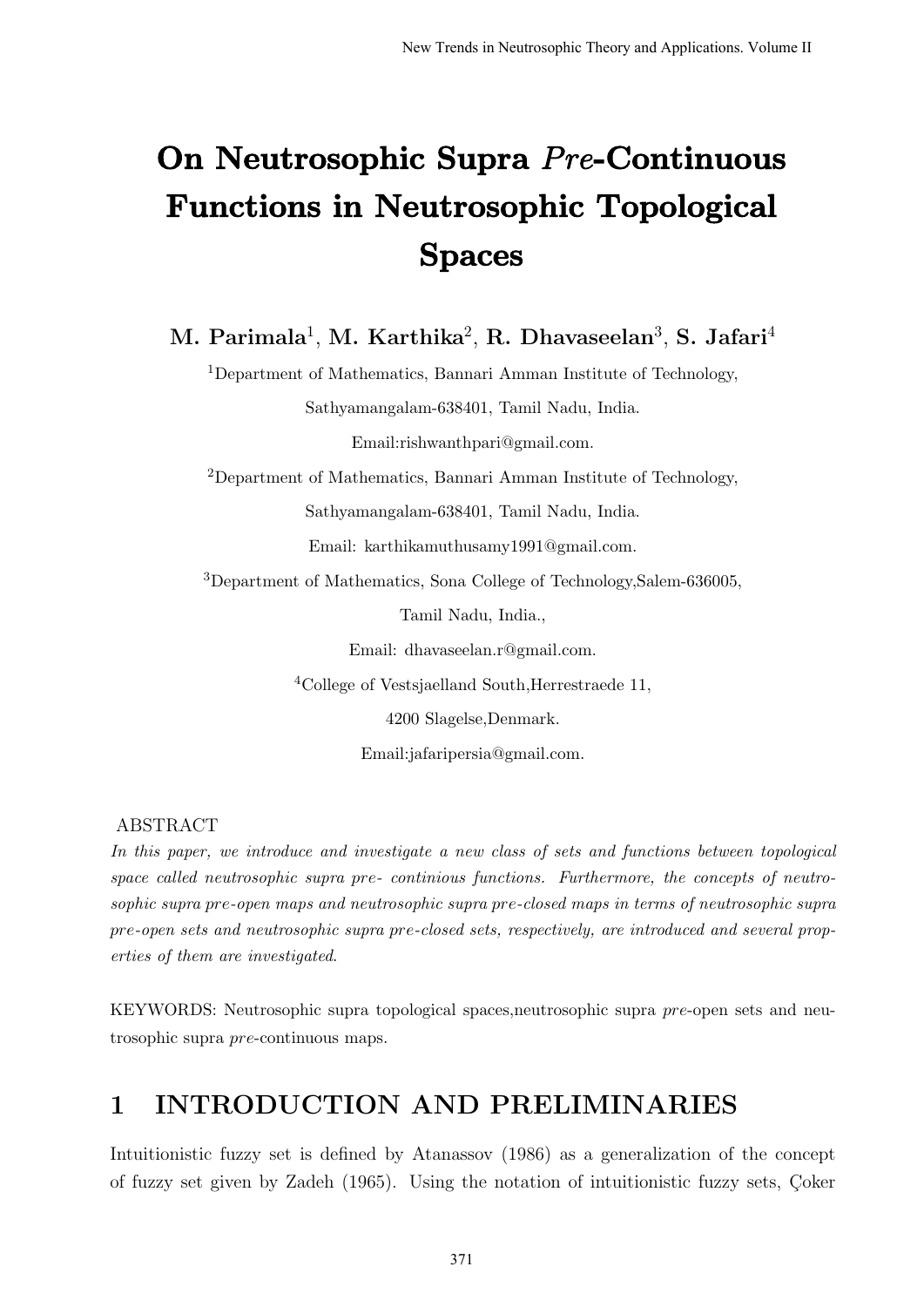(1997) introduced the notation of intuitionistic fuzzy topological spaces. The supra topological spaces and studied s-continuous functions and s ∗ - continuous functions were introduced by Mashhour, Allam, Mahmoud, and Khedr (1983). El-Monsef and Ramadan (1987) introduced the fuzzy supra topological spaces and studied fuzzy supra continuous functions and obtained some properties and characterizations. Min (1996) introduced fuzzy s-continuous, fuzzy s-open and fuzzy s-closed maps and established a number of characterizations. Devi, Sampathkumar, and Caldas (2008) introduced the concept of supra  $\alpha$ -open set, and Mashhour et al. (1983) introduced, the notion of supra- semi open set, supra semi-continuous functions and studied some of the basic properties for this class of functions. Turnal (2003) introduced the concept of intuitionistic fuzzy supra topological space. After the introduction of the neutrosophic set concept (Salama & Alblowi, 2012; Smarandache, 1999). The concepts of Neutrosophic Set and Neutrosophic Topological Spaces was introduced by (Salama & Alblowi, 2012).

In this paper, we introduce and investigate a new class of sets and functions between topological space called neutrosophic supra semi-open set and neutrosophic supra semi-open continuous functions respectively.

**Definition 1.** Let T,I,F be real standard or non standard subsets of  $]0^-$ ,  $1^+$ [, with  $sup_T =$  $t_{sup}$ , in  $f_T = t_{inf}$  $sup_I = i_{sup}, inf_I = i_{inf}$  $sup_F = f_{sup}$ ,  $inf_F = f_{inf}$ 

 $n - sup = t_{sup} + i_{sup} + f_{sup}$  $n - inf = t_{inf} + i_{inf} + f_{inf}$ . T,I,F are neutrosophic components.

Definition 2. Let X be a nonempty fixed set. A neutrosophic set [NS for short] A is an object having the form  $A = \{ \langle x, \mu_A(x), \sigma_A(x), \gamma_A(x) \rangle : x \in X \}$  where  $\mu_A(x), \sigma_A(x)$  and  $\gamma_A(x)$  which represents the degree of membership function (namely  $\mu_A(x)$ ), the degree of indeterminacy (namely  $\sigma_A(x)$ ) and the degree of nonmembership (namely  $\gamma_A(x)$ ) respectively of each element  $x \in X$  to the set A.

- **Remark 1.** (1) A neutrosophic set  $A = \{ \langle x, \mu_A(x), \sigma_A(x), \gamma_A(x) \rangle : x \in X \}$  can be identified to an ordered triple  $\langle \mu_A, \sigma_A, \gamma_A \rangle$  in  $]0^-, 1^+[$  on X.
	- (2) For the sake of simplicity, we shall use the symbol  $A = \langle \mu_A, \sigma_A, \gamma_A \rangle$  for the neutrosophic set  $A = \{ \langle x, \mu_A(x), \sigma_A(x), \gamma_A(x) \rangle : x \in X \}.$

**Definition 3.** Let  $X$  be a nonempty set and the neutrosophic sets  $A$  and  $B$  in the form  $A = \{ \langle x, \mu_A(x), \sigma_A(x), \gamma_A(x) \rangle : x \in X \}, B = \{ \langle x, \mu_B(x), \sigma_B(x), \gamma_B(x) \rangle : x \in X \}.$  Then

(a) 
$$
A \subseteq B
$$
 iff  $\mu_A(x) \leq \mu_B(x)$ ,  $\sigma_A(x) \leq \sigma_B(x)$  and  $\gamma_A(x) \geq \gamma_B(x)$  for all  $x \in X$ ;

(b)  $A = B$  iff  $A \subseteq B$  and  $B \subseteq A$ ;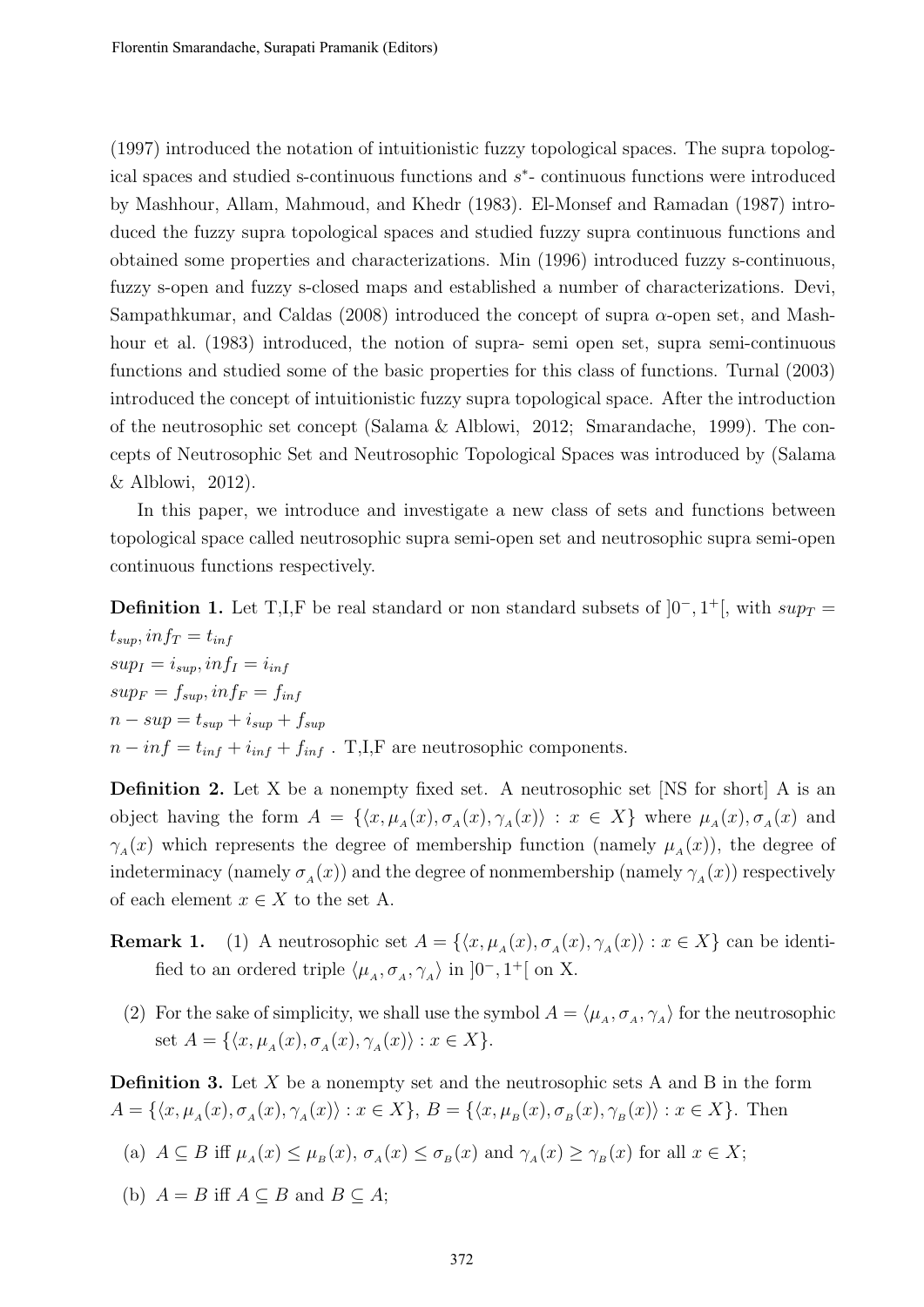- (c)  $\bar{A} = \{ \langle x, \gamma_A(x), \sigma_A(x), \mu_A(x) \rangle : x \in X \};$  [Complement of A]
- (d)  $A \cap B = \{ \langle x, \mu_A(x) \land \mu_B(x), \sigma_A(x) \land \sigma_B(x), \gamma_A(x) \lor \gamma_B(x) \rangle : x \in X \};$
- (e)  $A \cup B = \{ \langle x, \mu_A(x) \vee \mu_B(x), \sigma_A(x) \vee \sigma_B(x), \gamma_A(x) \wedge \gamma_B(x) \rangle : x \in X \};$

(f) 
$$
[A] = \{ \langle x, \mu_A(x), \sigma_A(x), 1 - \mu_A(x) \rangle : x \in X \};
$$

(g)  $\langle A = {\langle x, 1 - \gamma_A(x), \sigma_A(x), \gamma_A(x) \rangle : x \in X}$ .

**Definition 4.** Let  $\{A_i : i \in J\}$  be an arbitrary family of neutrosophic sets in X. Then

- (a)  $\bigcap A_i = \{ \langle x, \wedge \mu_{A_i}(x), \wedge \sigma_{A_i}(x), \vee \gamma_{A_i}(x) \rangle : x \in X \};$
- (b)  $\bigcup A_i = \{ \langle x, \vee \mu_{A_i}(x), \vee \sigma_{A_i}(x), \wedge \gamma_{A_i}(x) \rangle : x \in X \}.$

Since our main purpose is to construct the tools for developing neutrosophic topological spaces, we must introduce the neutrosophic sets  $0<sub>N</sub>$  and  $1<sub>N</sub>$  in X as follows:

**Definition 5.** (Dhavaseelan & Jafari, in press)  $0_N = \{\langle x, 0, 0, 1 \rangle : x \in X\}$  and  $1_N =$  $\{\langle x, 1, 1, 0 \rangle : x \in X\}.$ 

**Definition 6.** (Dhavaseelan & Jafari, in press) A neutrosophic topology  $(NT)$  on a nonempty set X is a family T of neutrosophic sets in X satisfying the following axioms:

- (i)  $0_N, 1_N \in T$ ,
- (ii)  $G_1 \cap G_2 \in T$  for any  $G_1, G_2 \in T$ ,
- (iii)  $\bigcup G_i \in T$  for arbitrary family  $\{G_i \mid i \in \Lambda\} \subseteq T$ .

In this case the ordered pair  $(X, T)$  or simply X is called a neutrosophic topological space  $(NTS)$  and each neutrosophic set in T is called a neutrosophic open set  $(NOS)$ . The complement  $\overline{A}$  of a NOS A in X is called a neutrosophic closed set (NCS) in X.

**Definition 7.** (Dhavaseelan & Jafari, in press) Let A be a neutrosophic set in a neutrosophic topological space  $X$ . Then

 $Nint(A) = \bigcup \{G \mid G$  is a neutrosophic open set in X and  $G \subseteq A\}$  is called the neutrosophic interior of A;

 $Ncl(A) = \bigcap \{G \mid G$  is a neutrosophic closed set in X and  $G \supseteq A\}$  is called the neutrosophic closure of A.

**Definition 8.** Let X be a nonempty set. If  $r, t, s$  be real standard or non standard subsets of  $]0^-, 1^+[$  then the neutrosophic set  $x_{r,t,s}$  is called a neutrosophic point(in short NP) in X given by

$$
x_{r,t,s}(x_p) = \begin{cases} (r, t, s), & \text{if } x = x_p \\ (0, 0, 1), & \text{if } x \neq x_p \end{cases}
$$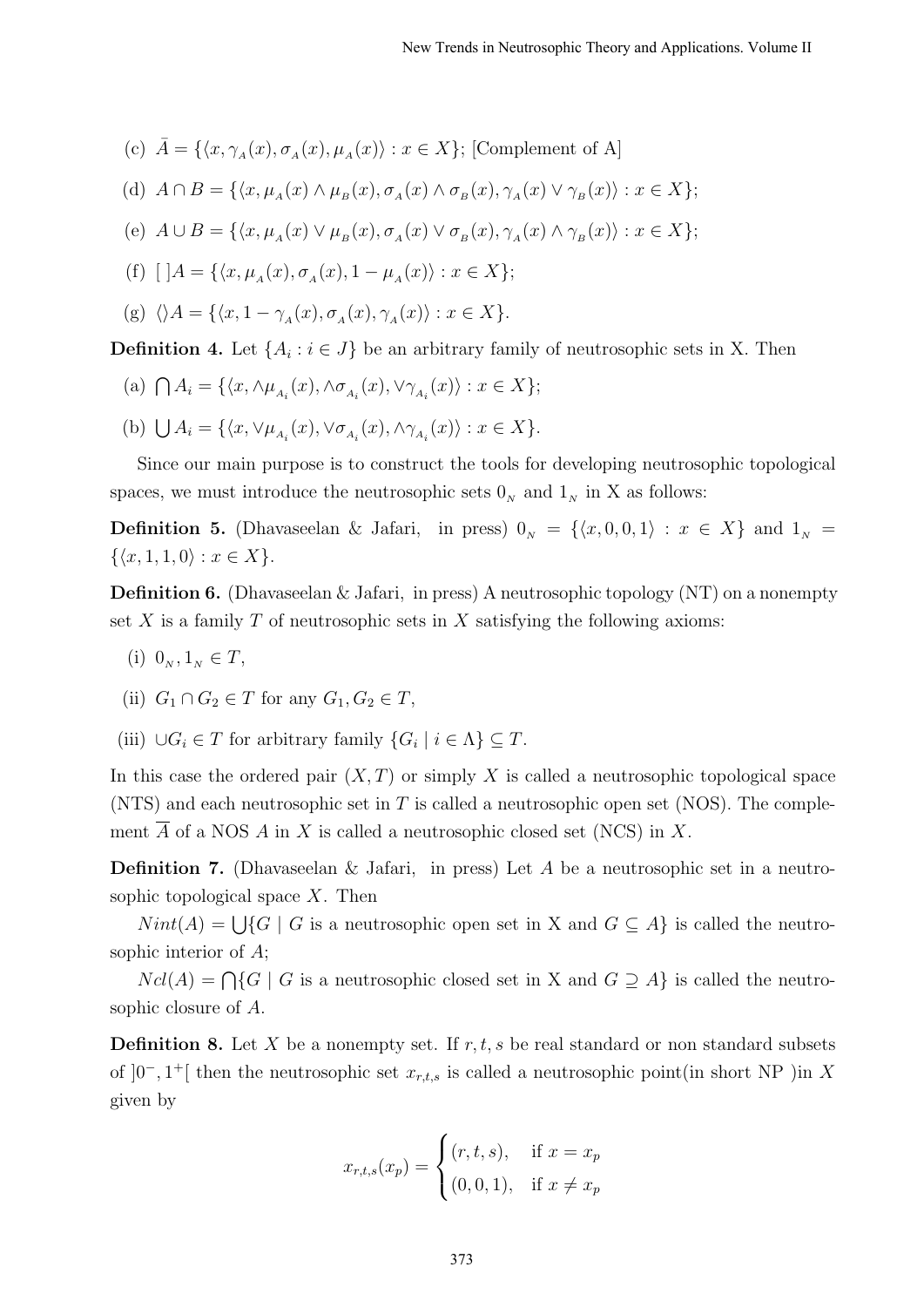for  $x_p \in X$  is called the support of  $x_{r,t,s}$ , where r denotes the degree of membership value, denotes the degree of indeterminacy and s is the degree of non-membership value of  $x_{r,t,s}$ .

Now we shall define the image and preimage of neutrosophic sets. Let X and Y be two nonempty sets and  $f : X \to Y$  be a function.

**Definition 9.** (Dhavaseelan  $\&$  Jafari, in press)

- (a) If  $B = \{\langle y, \mu_B(y), \sigma_B(y), \gamma_B(y)\rangle : y \in Y\}$  is a neutrosophic set in Y, then the preimage of B under f, denoted by  $f^{-1}(B)$ , is the neutrosophic set in X defined by  $f^{-1}(B) = \{ \langle x, f^{-1}(\mu_B)(x), f^{-1}(\sigma_B)(x), f^{-1}(\gamma_B)(x) \rangle : x \in X \}.$
- (b) If  $A = \{\langle x, \mu_A(x), \sigma_A(x), \gamma_A(x)\rangle : x \in X\}$  is a neutrosophic set in X, then the image of A under f, denoted by  $f(A)$ , is the neutrosophic set in Y defined by  $f(A) = \{ \langle y, f(\mu_A)(y), f(\sigma_A)(y), (1 - f(1 - \gamma_A))(y) \rangle : y \in Y \}.$  where

$$
f(\mu_A)(y) = \begin{cases} \sup_{x \in f^{-1}(y)} \mu_A(x), & \text{if } f^{-1}(y) \neq \emptyset, \\ 0, & \text{otherwise,} \end{cases}
$$

$$
f(\sigma_A)(y) = \begin{cases} \sup_{x \in f^{-1}(y)} \sigma_A(x), & \text{if } f^{-1}(y) \neq \emptyset, \\ 0, & \text{otherwise,} \end{cases}
$$

$$
(1 - f(1 - \gamma_A))(y) = \begin{cases} \inf_{x \in f^{-1}(y)} \gamma_A(x), & \text{if } f^{-1}(y) \neq \emptyset, \\ 1, & \text{otherwise,} \end{cases}
$$

For the sake of simplicity, let us use the symbol  $f_{-}(\gamma_{A})$  for  $1 - f(1 - \gamma_{A})$ .

Corollary 1. (Dhavaseelan & Jafari, in press) Let A,  $A_i (i \in J)$  be neutrosophic sets in X, B,  $B_i(i \in K)$  be neutrosophic sets in Y and  $f: X \to Y$  a function. Then

(a) 
$$
A_1 \subseteq A_2 \Rightarrow f(A_1) \subseteq f(A_2)
$$
,

(b) 
$$
B_1 \subseteq B_2 \Rightarrow f^{-1}(B_1) \subseteq f^{-1}(B_2)
$$
,

- (c)  $A \subseteq f^{-1}(f(A))$  { If f is injective, then  $A = f^{-1}(f(A))$  },
- (d)  $f(f^{-1}(B)) \subseteq B$  { If f is surjective, then  $f(f^{-1}(B)) = B$  },
- (e)  $f^{-1}(\bigcup B_j) = \bigcup f^{-1}(B_j),$
- (f)  $f^{-1}(\bigcap B_j) = \bigcap f^{-1}(B_j),$

(g) 
$$
f(\bigcup A_i) = \bigcup f(A_i),
$$

(h)  $f(\bigcap A_i) \subseteq \bigcap f(A_i)$  { If f is injective, then  $f(\bigcap A_i) = \bigcap f(A_i)$ },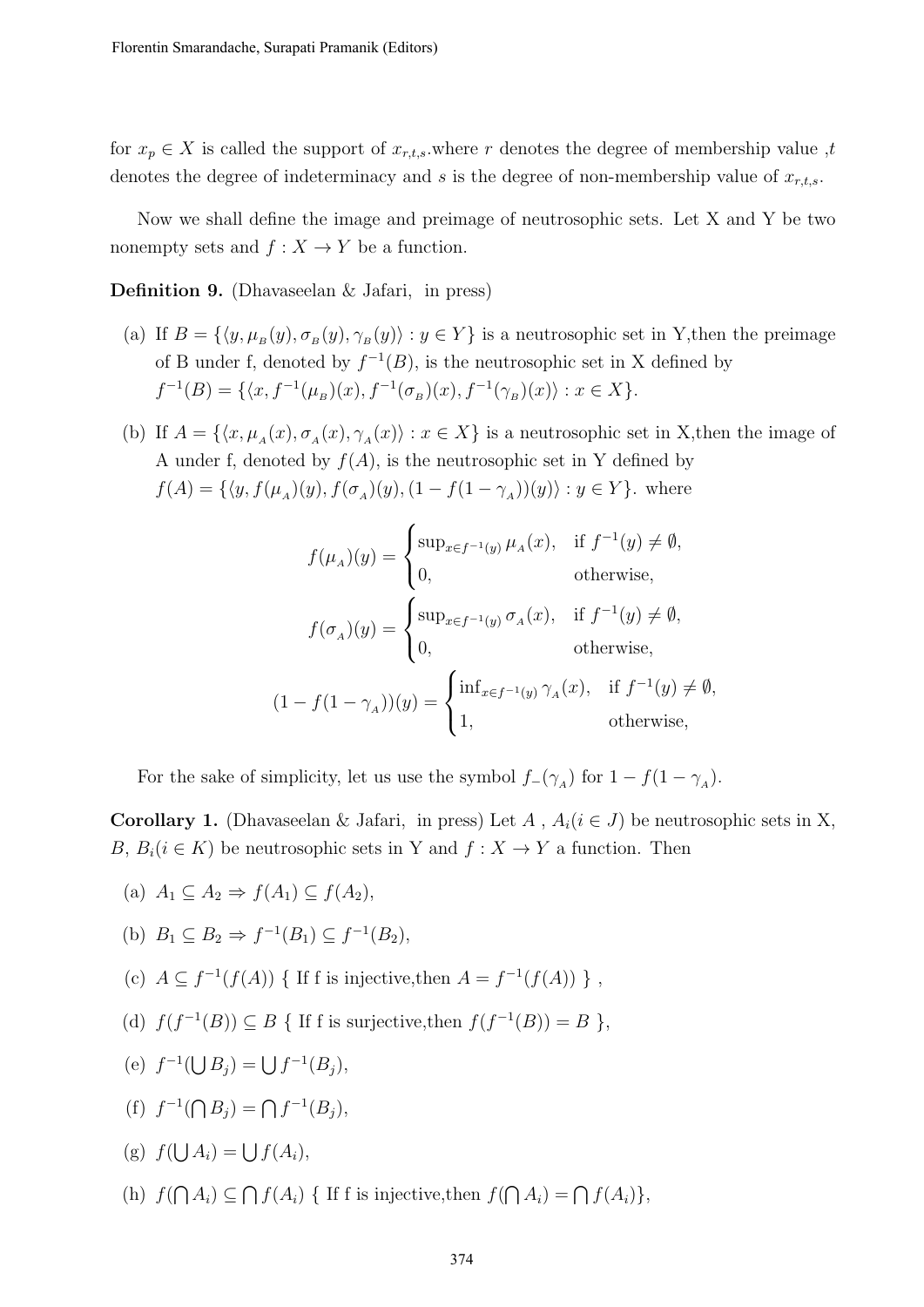- (i)  $f^{-1}(1_N) = 1_N$ ,
- (j)  $f^{-1}(0_N) = 0_N$ ,
- (k)  $f(1_N) = 1_N$ , if f is surjective
- (1)  $f(0_N) = 0_N$ ,
- (m)  $\overline{f(A)} \subseteq f(\overline{A})$ , if f is surjective,

(n) 
$$
f^{-1}(\overline{B}) = \overline{f^{-1}(B)}.
$$

## 2 NEUTROSOPHIC SUPRA PRE-OPEN SET.

In this section, we introduce a new class of open sets called neutrosophic supra pre-open sets and study some of their basic properties.

**Definition 2.1.** Let  $(X, \tau)$  be an neutrosophic supra topological space. A set A is called an neutrosophic supra pre-open set (briefly NSPOS) if  $A \subseteq s\text{-}Nint(s\text{-}Ncl(A))$ . The complement of an neutrosophic supra pre-open set is called an neutrosophic supra pre-closed set (briefly NSPCS).

**Theorem 2.2.** Every neutrosophic supra-open set is neutrosophic supra *pre*-open.

**Proof.** Let A be an neutrosophic supra-open set in  $(X, \tau)$ . Then  $A \subseteq s\text{-}Nint(A)$ , we get  $A \subseteq s\text{-}Nint(s\text{-}Ncl(A))$  then  $s\text{-}Nint(A)) \subseteq s\text{-}Nint(s\text{-}Ncl(A))$ . Hence A is neutrosophic supra *pre*-open in  $(X, \tau)$ .

The converse of the above theorem need not be true as shown by the following example. Example 2.3.

#### Let

 $X = \{a, b\}, A = \{x, \langle 0.5, 0.2 \rangle, \langle 0.5, 0.2 \rangle, \langle 0.3, 0.4 \rangle\}, B = \{x, \langle 0.3, 0.4 \rangle, \langle 0.3, 0.4 \rangle, \langle 0.6, 0.5 \rangle\}$ and  $C = \{x, \langle 0.3, 0.4 \rangle, \langle 0.3, 0.4 \rangle, \langle 0.2, 0.5 \rangle\}, \tau = \{0, 1, 1, 0, A, B, A \cup B\}.$  Then C is called neutrosophic supra pre-open set but it is not neutrosophic supra -open set.

**Theorem 2.4.** Every neutrosophic supra  $\alpha$ -open set is neutrosophic supra pre-open **Proof.** Let A be an neutrosophic supra  $\alpha$ -open set in  $(X, \tau)$ . Then  $A \subseteq s\text{-}Nint(s\text{-}Ncl(s\text{-}Nint(A)),$  it is obvious that s- $Nint(s-Ncl(s-Nint(A)) \subseteq s-Nint(s-Ncl(A))$  and  $A \subseteq s-Nint(s-Ncl(A))$ . Hence A is neutrosophic supra *pre*-open in  $(X, \tau)$ .

The converse of the above theorem need not be true as shown by the following example. Example 2.5.

Let  $X = \{a, b\}$ ,  $A = \{x, (0.3, 0.5), (0.3, 0.5), (0.4, 0.5)\}\$ ,  $B = \{x, \langle 0.4, 0.3 \rangle, \langle 0.4, 0.3 \rangle, \langle 0.5, 0.4 \rangle\}$  and  $C = \{x, \langle 0.4, 0.5 \rangle, \langle 0.4, 0.5 \rangle, \langle 0.5, 0.4 \rangle\},$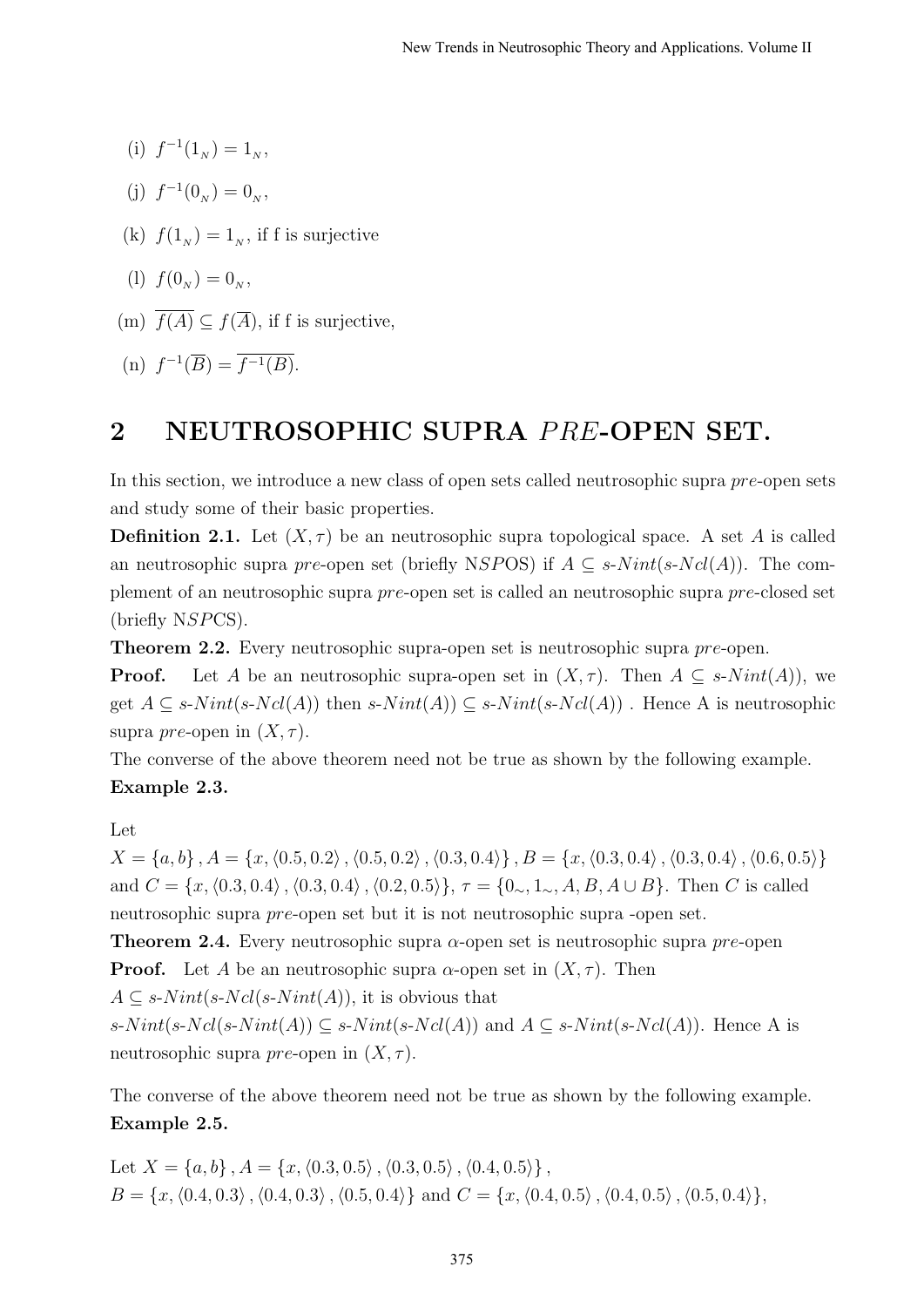$\tau = \{0, 1, 1, 2, A, B, A \cup B\}$ . Then C is called neutrosophic supra pre-open set but it is not neutrosophic supra  $\alpha$ -open set.

**Theorem 2.6.** Every neutrosophic supra pre-open set is neutrosophic supra  $\beta$ -open **Proof.** Let A be an neutrosophic supra pre-open set in  $(X, \tau)$ . It is obvious that s-Nint(s- $Ncl(A)) \subseteq s\text{-}Ncl(s\text{-}Nint(s\text{-}Ncl(A)).$  Then  $A \subseteq s\text{-}Nint(s\text{-}Ncl(A)).$  Hence  $A \subseteq s\text{-}Ncl(s\text{-}Ncl(A)).$  $Nint(s-Ncl(A)).$ 

The converse of the above theorem need not be true as shown by the following example. Example 2.7.

Let  $X = \{a, b\}$ ,  $A = \{x, \langle 0.2, 0.3 \rangle, \langle 0.2, 0.3 \rangle, \langle 0.5, 0.3 \rangle\}$ .  $B = \{x, \langle 0.1, 0.2 \rangle, \langle 0.1, 0.2 \rangle, \langle 0.6, 0.5 \rangle\}$  and  $C = \{x, \langle 0.2, 0.3 \rangle, \langle 0.2, 0.3 \rangle, \langle 0.2, 0.3 \rangle\},$  $\tau = \{0, 1, 1, 2, A, B, A \cup B\}$ . Then C is called neutrosophic supra pre-open set but it is not neutrosophic supra pre-open set.

**Theorem 2.8.** Every neutrosophic supra pre-open set is neutrosophic supra b-open **Proof.** Let A be an neutrosophic supra pre-open set in  $(X, \tau)$ . It is obvious that s-Nint(s- $Ncl(A) \subseteq s\text{-}Nint(s\text{-}Ncl(s\text{-}Nint(A)))$ . Then  $A \subseteq s\text{-}Nint(s\text{-}Ncl(A))$  Then  $A \subseteq s\text{-}Nint(s\text{-}Ncl(A))$ s-N int(s-Ncl(A)). Hence  $A \subseteq s$ -N int(s-Ncl(A)) ∪ s-Ncl(s-N int(A))).

The converse of the above theorem need not be true as shown by the following example. Example 2.9.

Let

 $X = \{a, b\}, A = \{x, \langle 0.5, 0.2 \rangle, \langle 0.5, 0.4 \rangle, \langle 0.3, 0.4 \rangle\}, B = \{x, \langle 0.3, 0.4 \rangle, \langle 0.3, 0.4 \rangle, \langle 0.6, 0.5 \rangle\}$ and  $C = \{x, \langle 0.3, 0.4 \rangle, \langle 0.3, 0.4 \rangle, \langle 0.4, 0.4 \rangle\}, \tau = \{0, 1, 1, 0, A, B, A \cup B\}.$  Then C is called neutrosophic supra pre-open set but it is not neutrosophic supra pre-open set.

#### Theorem 2.10.

- (i) Arbitrary union of neutrosophic supra pre-open sets is always neutrosophic supra preopen.
- (ii) Finite intersection of neutrosophic supra pre-open sets may fail to be neutrosophic supra pre-open.

#### Proof.

- (i) Let A and B to be neutrosophic supra pre-open sets. Then  $A \subseteq s\text{-}Nint(s\text{-}Ncl(A))$ and  $B \subseteq s\text{-}Nint(s\text{-}Ncl(B))$ . Then  $A \cup B \subseteq s\text{-}Nint(s\text{-}Ncl(A))$ . Therefore,  $A \cup B$  is neutrosophic supra pre-open sets.
- (ii) Let  $X = \{a, b\}, A = \{x, \langle 0.3, 0.4 \rangle, \langle 0.3, 0.4 \rangle, \langle 0.2, 0.5 \rangle\},\$  $B = \{x, \langle 0.3, 0.4 \rangle, \langle 0.3, 0.4 \rangle, \langle 0.4, 0.4 \rangle\}$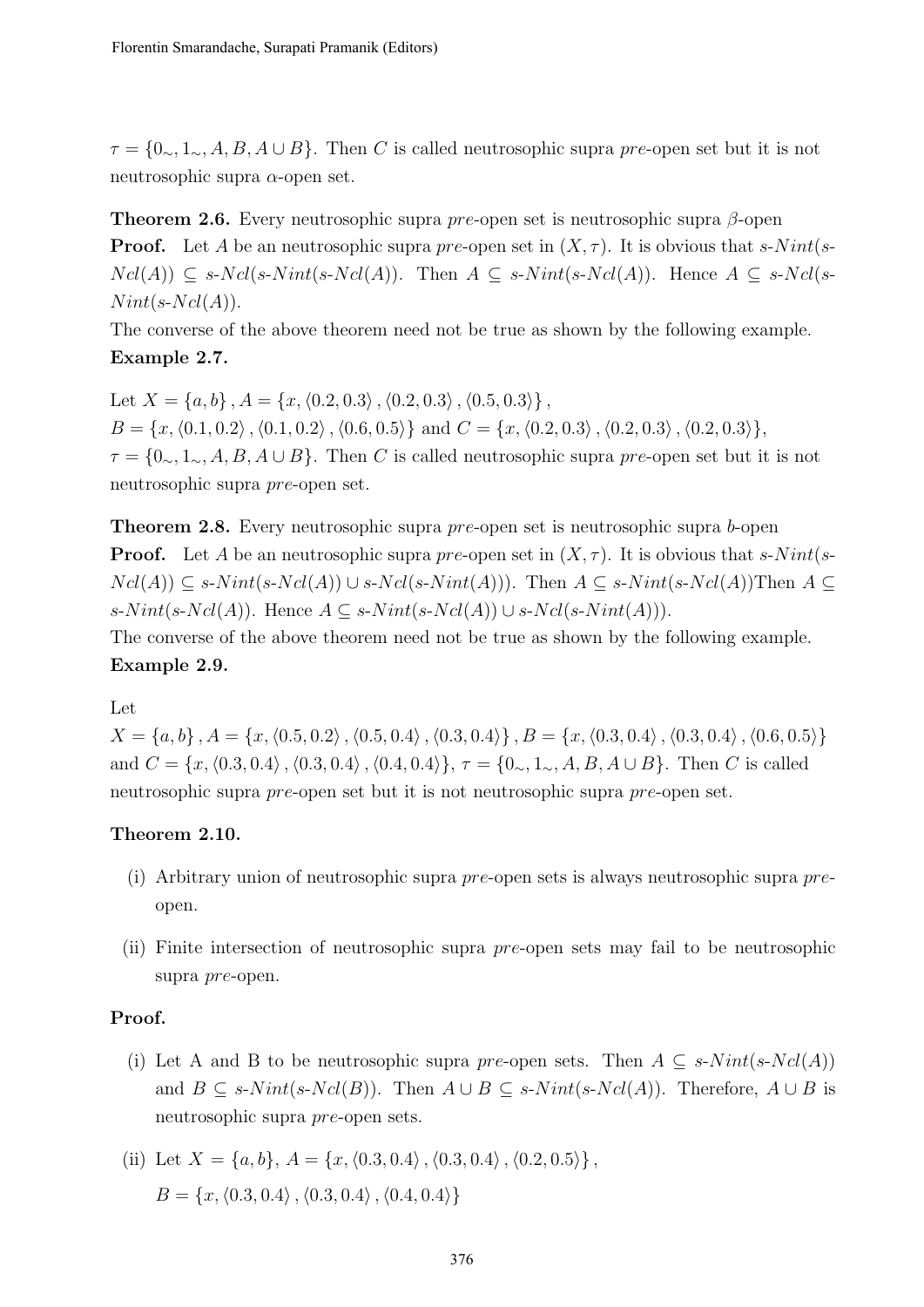and  $\tau = \{0_{\sim}, 1_{\sim}, A, B, A \cup B\}.$ 

Hence A and B are neutrosophic supra pre-open but  $A \cap B$  is not neutrosophic supra pre-open set.

#### Theorem 2.11.

- (i) Arbitrary intersection of neutrosophic supra pre-closed sets is always neutrosophic supra pre-closed.
- (ii) Finite union of neutrosophic supra pre-closed sets may fail to be neutrosophic supra pre-closed.

#### Proof.

- (i) This proof immediately from Theorem 2.10
- (ii) Let  $X = \{a, b\}, A = \{x, (0.2, 0.3), (0.2, 0.3), (0.2, 0.4)\}, B = \{x, (0.5, 0.4), (0.5, 0.4), (0.4, 0.5)\}\$ and  $\tau = \{0, 1, 1, 2, A, B, A \cup B\}$ . Hence A and B are neutrosophic supra pre-closed but  $A \cup B$  is not neutrosophic supra pre-closed set.

**Definition 2.12.** The neutrosophic supra pre-closure of a set A, denoted by  $s$ -pre-Ncl(A), is the intersection of neutrosophic supra pre-closed sets including A. The neutrosophic supra pre-interior of a set A, denoted by s-pre- $Nint(A)$ , is the union of neutrosophic supra preopen sets included in A.

**Remark 2.** It is clear that s-pre-N int(A) is an neutrosophic supra pre-open set and s-pre- $Ncl(A)$  is an neutrosophic supra pre-closed set.

#### Theorem 2.14.

- (i)  $A \subseteq s\text{-}pre\text{-}Ncl(A)$ ; and  $A = s\text{-}pre\text{-}Ncl(A)$  iff A is an neutrosophic supra pre-closed set;
- (ii) s-pre-N int(A)  $\subset A$ ; and s-pre-N int(A) = A iff A is an neutrosophic supra pre-open set;
- (iii)  $X s$ -pre-Nint(A) = s-pre-Ncl(X A);
- (iv)  $X s$ -pre-Ncl(A) = s-pre-Nint(X A).

Proof. It is obvious. Theorem 2.15.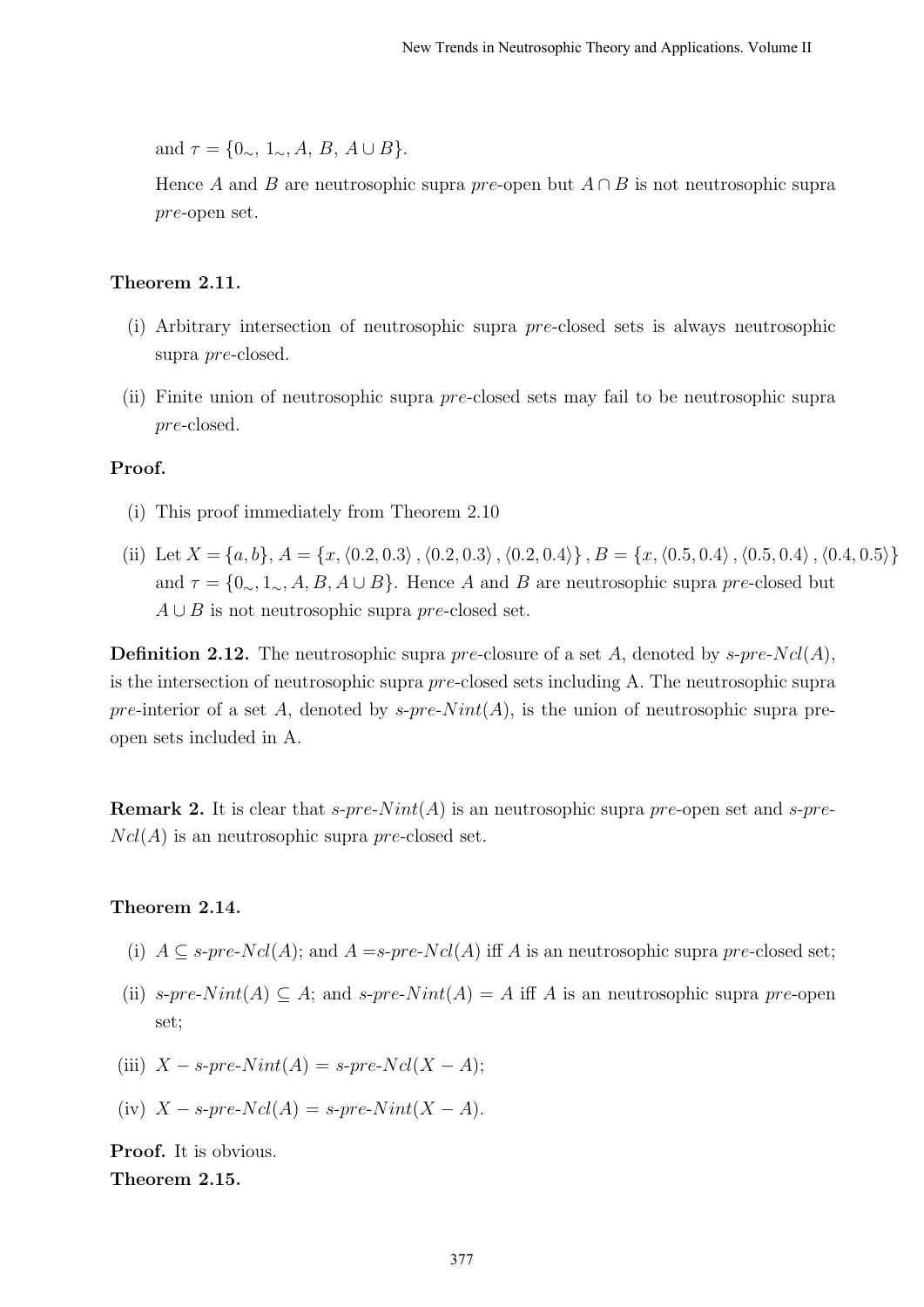- (i) s-pre-N int(A) ∪ s-pre-N int(B)  $\subseteq$  s-pre-N int(A ∪ B);
- (i) s-pre- $Ncl(A \cap B) \subseteq s$ -pre- $Ncl(A) \cap s$ -pre- $Ncl(B)$ .

#### Proof It is obvious.

The inclusions in (i) and (ii) in Theorem 2.15 can not replaced by equalities by let  $X =$  ${a, b}, A = {x, (0.3, 0.4), (0.3, 0.4), (0.2, 0.5)}, B = {x, (0.3, 0.4), (0.3, 0.4), (0.4, 0.4)}$  and  $\tau = \{0, 1, 1, A, B, A \cup B\}$ , where  $s\text{-}pre\text{-}Nint(A) = \{x, \langle 0.2, 0.5 \rangle, \langle 0.2, 0.5 \rangle, \langle 0.3, 0.4 \rangle\},\$  $s\text{-}pre\text{-}Nint(B) = \{x, \langle 0.5, 0.4 \rangle, \langle 0.5, 0.4 \rangle, \langle 0.4, 0.5 \rangle\}$  and s-pre-N int $(A \cup B) = \{x, \langle 0.5, 0.5 \rangle, \langle 0.5, 0.5 \rangle, \langle 0.3, 0.4 \rangle\}.$ Then s-pre- $Ncl(A) \cap s$ -pre- $Ncl(B) = \{x, \langle 0.3, 0.4 \rangle, \langle 0.3, 0.4 \rangle, \langle 0.2, 0.5 \rangle\}$  and s-pre-Ncl(A)=s-pre-Ncl(B)=1∼. Proposition 2.16.

- (i) The intersection of an neutrosophic supra open set and an neutrosophic supra pre-open set is an neutrosophic supra pre-open set
- (ii) The intersection of an neutrosophic supra  $\alpha$ -open set and an neutrosophic supra preopen set is an neutrosophic supra pre-open set

## 3 NEUTROSOPHIC SUPRA PRE-CONTINIOUS MAP-PINGS.

In this section, we introduce a new type of continuous mapings called a neutrosophic supra pre-continuous mappings and obtain some of their properties and characterizations.

**Definition 3.1.** Let  $(X, \tau)$  and  $(Y, \sigma)$  be the two topological sets and  $\mu$  be an associated neutrosophic supra topology with  $\tau$ . A map  $f : (X, \tau) \to (Y, \sigma)$  is called an neutrosophic supra  $pre$ -continuous mapping if the inverse image of each open set in  $Y$  is an neutrosophic supra *pre*-open set in  $X$ .

**Theorem 3.2.** Every neutrosophic supra continuous map is an neutrosophic supra precontinuous map .

**Proof.** Let  $f : (X, \tau) \to (Y, \sigma)$  is called neutrosophic continuous map and A is an open set in Y. Then  $f^{-1}(A)$  is an open set in X. Since  $\mu$  is associated with  $\tau$ , then  $\tau \subseteq \mu$ . Therefore,  $f^{-1}(A)$  is an neutrosophic supra open set in X which is an neutrosophic supra pre-open set in  $X$ . Hence f is an neutrosophic supra pre-continuous map.

The converse of the above theorm is not true as shown in the following example.

**Example 3.3.** Let  $X = \{a, b\}$ ,  $Y = \{u, v\}$  and

 $A = \{ \langle 0.5, 0.2 \rangle, \langle 0.5, 0.2 \rangle, \langle 0.3, 0.4 \rangle \},\$ 

 $B = \{\langle 0.3, 0.4 \rangle, \langle 0.3, 0.4 \rangle, \langle 0.6, 0.5 \rangle\},\$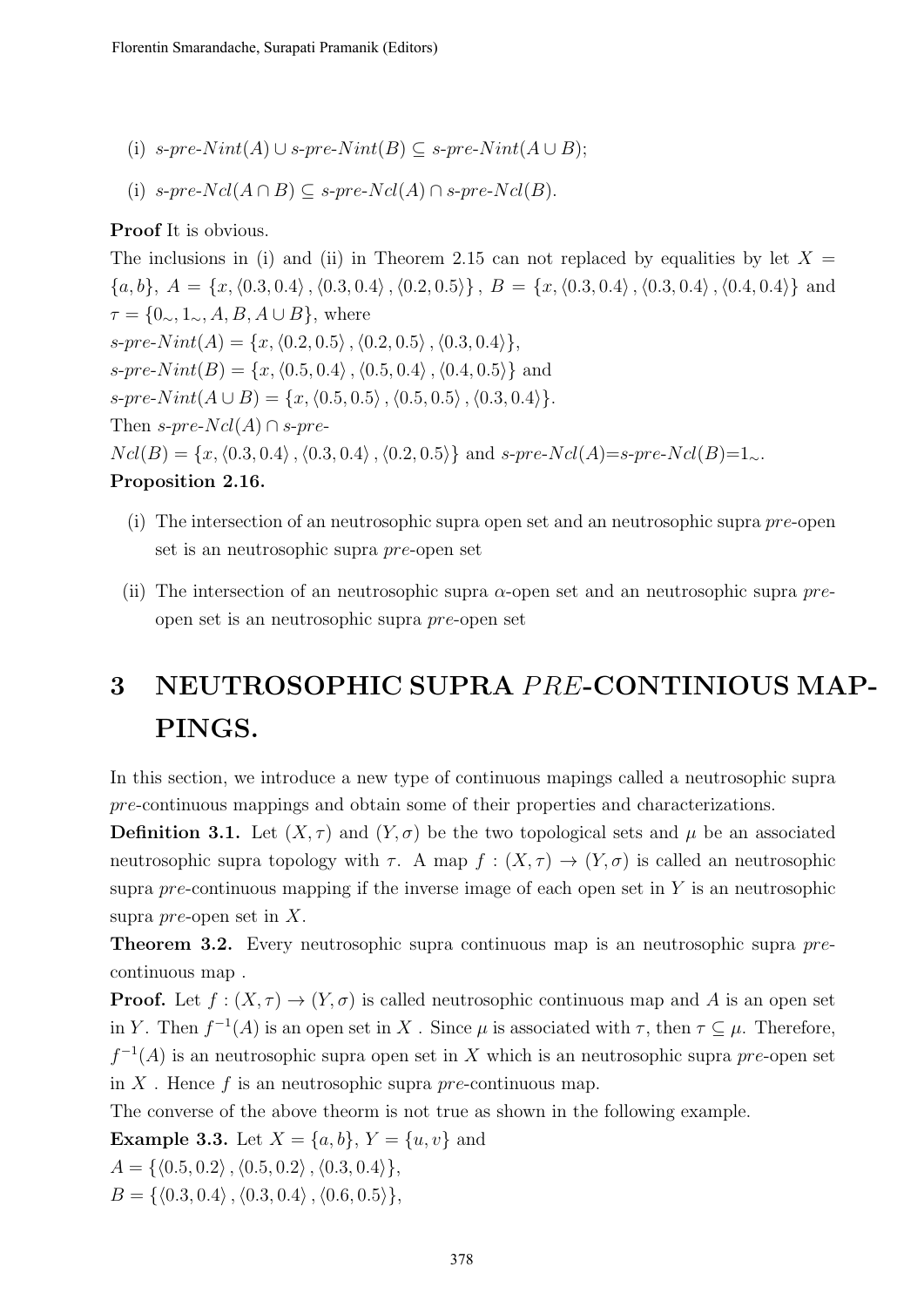$C = \{ \langle 0.5, 0.4 \rangle, \langle 0.5, 0.4 \rangle, \langle 0.3, 0.4 \rangle \},\$ 

 $D = \{ (0.5, 0.4), (0.5, 0.4), (0.6, 0.5) \}.$  Then  $\tau = \{0_{\sim}, 1_{\sim}, A, B, A \cup B \}$  be an neutrosophic supra topology on X.

Then the neutrosophic supra topology  $\sigma$  on Y is defined as follows:

 $\sigma = \{0 \sim 0.1 \sim C, D, C \cup D\}$ . Define a mapping  $f(X, \tau) \longrightarrow (Y, \sigma)$  by  $f(a) = u$  and  $f(b) =$ v. The inverse image of the open set in Y is not an neutrosophic supra open in X but it is an neutrosophic supra pre-open. Then f is an neutrosophic supra pre-continuous map but may not be an neutrosophic supra continuous map.

The following example shows that neutrosophic supra pre-continuous map but may not be an neutrosophic supra  $\alpha$ -continuous map.

**Example 3.4.** Let  $X = \{a, b\}$  and  $Y = \{u, v\}$ ,

 $\tau = \{0, 1, 1, \{(0.5, 0.2), (0.5, 0.2), (0.3, 0.4)\}\},\$ 

 $\{\langle 0.3, 0.4\rangle, \langle 0.3, 0.4\rangle, \langle 0.6, 0.5\rangle\}, \{\langle 0.5, 0.4\rangle, \langle 0.5, 0.4\rangle, \langle 0.3, 0.4\rangle\}$  be a neutrosophic supra topology on X.

Then the neutrosophic supra topology  $\sigma$  on Y is defined as follows:

 $\sigma = \{0, 1, 1, \{0.5, 0.4\}, \{0.5, 0.4\}, \{0.3, 0.4\}\}, \{(0.5, 0.4), \{0.5, 0.4\}, \{0.6, 0.5\}\},$ 

 $\{\langle 0.5, 0.4 \rangle, \langle 0.5, 0.4 \rangle, \langle 0.3, 0.4 \rangle\}.$ 

Define a mapping  $f : (X, \tau) \longrightarrow (Y, \sigma)$  by  $f(a) = u$  and  $f(b) = v$ . The inverse image of the open set in Y is not an neutrosophic supra  $\alpha$ -open in X but it is an neutrosophic supra pre-open. Then f is an neutrosophic supra pre-continuous map but may not be an neutrosophic supra  $\alpha$ -continuous map.

The following example shows that neutrosophic supra b-continuous map but may not be an neutrosophic supra pre-continuous map.

**Example 3.5.** Let  $X = \{a, b\}$  and  $Y = \{u, v\}$ ,

τ = {0∼, 1∼, {h0.5, 0.2i,h0.5, 0.2i,h0.3, 0.4i} , {h0.3, 0.4i,h0.3, 0.4i,h0.6, 0.5i}},

 $\{(0.5, 0.4), (0.5, 0.4), (0.3, 0.4)\}\$ be a neutrosophic supra topology on X. Then the neutrosophic supra topology  $\sigma$  on Y is defined as follows:

 $\sigma = \{0, 1, 1, 1, 0, 1, 0.5, 0.2\}, \langle 0.5, 0.2, 0.4, 0.3, 0.4, 0.3, 0.4, 0.3, 0.4, 0.6, 0.5, 0.5\}\},$  $\{\langle 0.5, 0.4 \rangle, \langle 0.5, 0.4 \rangle, \langle 0.3, 0.4 \rangle\}.$ 

Define a mapping  $f : (X, \tau) \longrightarrow (Y, \sigma)$  by  $f(a) = u$  and  $f(b) = v$ . The inverse image of the open set in Y is not an neutrosophic supra pre-open in X but it is an neutrosophic supra b-open. Then  $f$  is an neutrosophic supra b-continuous map but may not be an neutrosophic supra pre-continuous map.

The following example shows that neutrosophic supra  $\beta$ -continuous map but may not be an neutrosophic supra pre-continuous map.

**Example 3.6.** Let  $X = \{a, b\}$  and  $Y = \{u, v\}$ ,

 $\tau = \{0, 1, 1, \{\langle 0.5, 0.2 \rangle, \langle 0.5, 0.2 \rangle, \langle 0.3, 0.4 \rangle\}, \{\langle 0.3, 0.4 \rangle, \langle 0.3, 0.4 \rangle, \langle 0.6, 0.5 \rangle\}\},$ 

 $\{(0.5, 0.4), (0.5, 0.4), (0.3, 0.4)\}\$ be a neutrosophic supra topology on X. Then the neutro-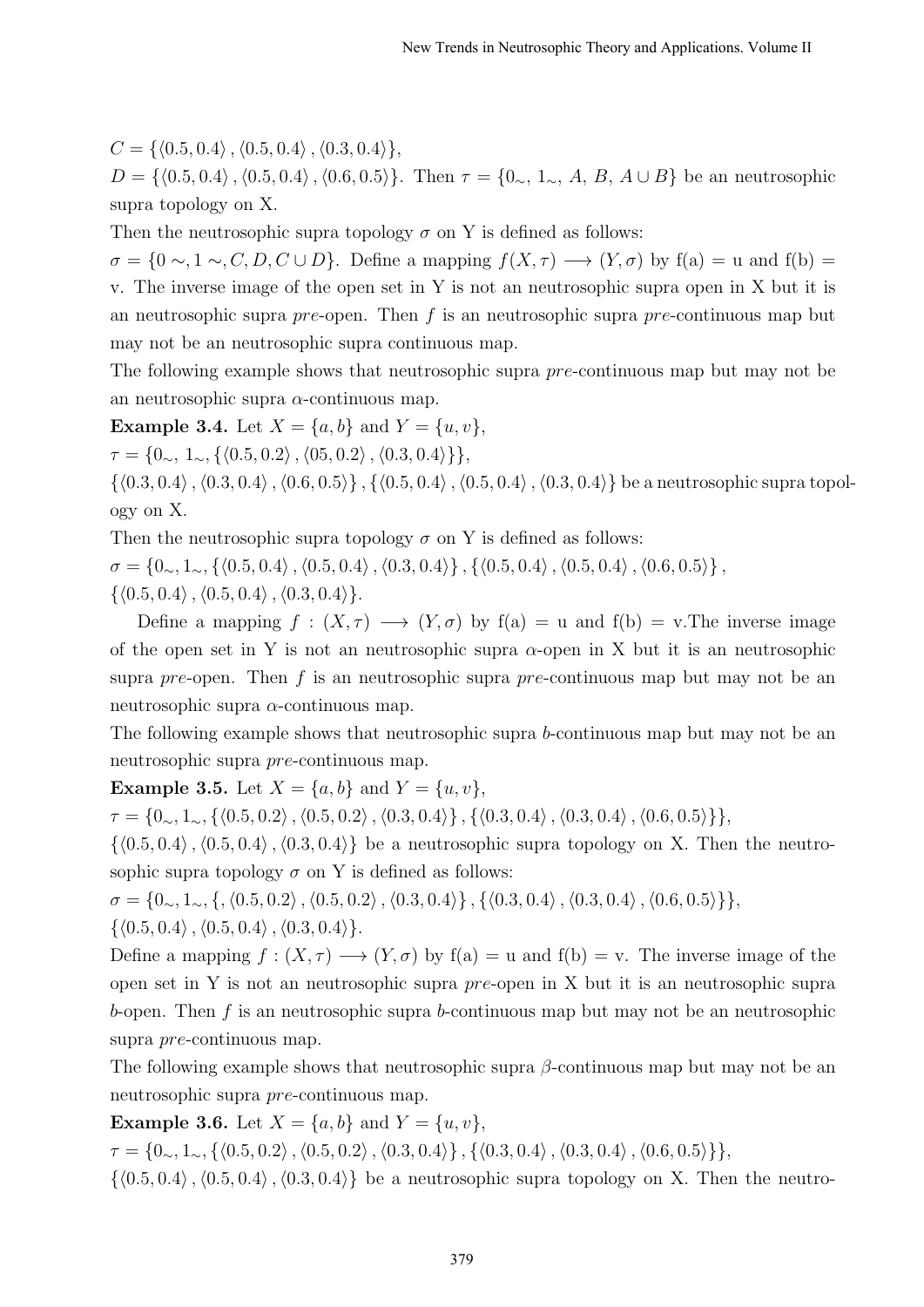sophic supra topology  $\sigma$  on Y is defined as follows:

σ = {0∼, 1∼, {h0.5, 0.2i,h0.5, 0.2i,h0.3, 0.4i} , {h0.3, 0.4i,h0.3, 0.4i,h0.6, 0.5i}},

 $\{(0.5, 0.4), (0.5, 0.4), (0.3, 0.4)\}.$  Define a mapping  $f : (X, \tau) \longrightarrow (Y, \sigma)$  by  $f(a) = u$  and  $f(b)$  $=$  v. The inverse image of the open set in Y is not an neutrosophic supra pre-open in X but it is an neutrosophic supra  $\beta$ -open. Then f is an neutrosophic supra  $\beta$ -continuous map but may not be an neutrosophic supra pre-continuous map.

From the above discussion we have the following diagram in which the converses of the implications need not be true (cts. is the abbrevation of continuity).

**Theorem 3.7.** Let  $(X, \tau)$  and  $(Y, \sigma)$  be the two topological spaces and  $\mu$  be an associated neutrosophic supra topology with  $\tau$ . Let f be a map from X into Y. Then the following are equivalent:

- (i) f is an neutrosophic supra pre-continuous map.
- (ii) The inverse image of a closed sets in Y is an neutrosophic supra  $pre$ -closed set in X;
- (iii) s-pre- $Ncl(f^{-1}(A)) \subseteq f^{-1}(Ncl(A))$  for every set A in Y;

(iv) 
$$
f(s\text{-}pre\text{-}Ncl(A)) \subseteq Ncl(f(A))
$$
 for every set A in X;

(v)  $f^{-1}(Nint(B)) \subseteq s\text{-}pre-Nint(f^{-1}(B))$  for every set B in Y.

**Proof.** (i) $\Rightarrow$ (ii): Let A be a closed set in Y, then Y – A is open set in Y. Then  $f^{-1}(Y - A)$  $= X - f^{-1}(A)$  is s-pre-open set in X. It follows that  $f^{-1}(A)$  is a supra pre-closed subset of X.

(ii)⇒(iii): Let A be any subset of Y. Since  $Ncl(A)$  is closed in Y, then it follows that  $f^{-1}(Ncl(A))$  is supra pre-closed set in X. Therefore s-pre- $Ncl(f^{-1}(A)) \subseteq (f^{-1}(Ncl(A))).$ (iii)  $\Rightarrow$  (iv): Let A be any subset of X. By (iii) we have  $f^{-1}(Ncl(f(A))) \supseteq s-pre-Ncl(f^{-1}(f(A))) \supseteq$ 

s-pre-Ncl(A) and hence  $f(s\text{-}pre\text{-}Ncl(A)) \subseteq Ncl(f(A)).$ 

(iv)⇒(v): Let B be any subset of Y. By (4) we have  $f^{-1}(s\text{-}pre\text{-}Ncl(X - f^{-1}(B)))$  ⊆  $Ncl(f(X - f^{-1}(B)))$  and  $f(X - s\text{-}pre\text{-}Nint(f^{-1}(B))) \subseteq Ncl(Y - B) = Y - Nint(B))$ . Therefore we have  $X$  – s-pre- $Nint(f^{-1}(B)) \subseteq f^{-1}(Y - Nint(B))$  and hence  $f^{-1}(Nint(B)) \subseteq s$  $pre-Nint(f^{-1}(B)).$ 

(v)⇒(i): Let B be a open set in Y and  $f^{-1}(Nint(B)) \subseteq s\text{-}pre-Nint(f^{-1}(B))$ , hence  $f^{-1}(B) \subseteq s\text{-}pre-Nint(f^{-1}(B))$ . Then  $f^{-1}(B) = s\text{-}pre-Nint(f^{-1}(B))$ . But,  $s\text{-}pre-Nint(f^{-1}(B)) \subseteq s$  $f^{-1}(B)$ . Hence  $f^{-1}(B) = s$ -pre-Nint $(f^{-1}(B))$ . Therefore  $f^{-1}(B)$  is an neutrosophic supra  $pre$ -open set in  $Y$ .

**Theorem 3.8.** If a map  $f : (X, \tau) \to (Y, \sigma)$  is a s-pre-continuous and  $g : (Y, \sigma) \to (Z, \eta)$  is continuous, then  $(q \circ f)$  is s-pre-continuous.

#### Proof. It is Obvious.

**Theorem 3.9.** Let  $f : (X, \tau) \to (Y, \sigma)$  be an neutrosophic s-pre-continuous map if one of the following holds: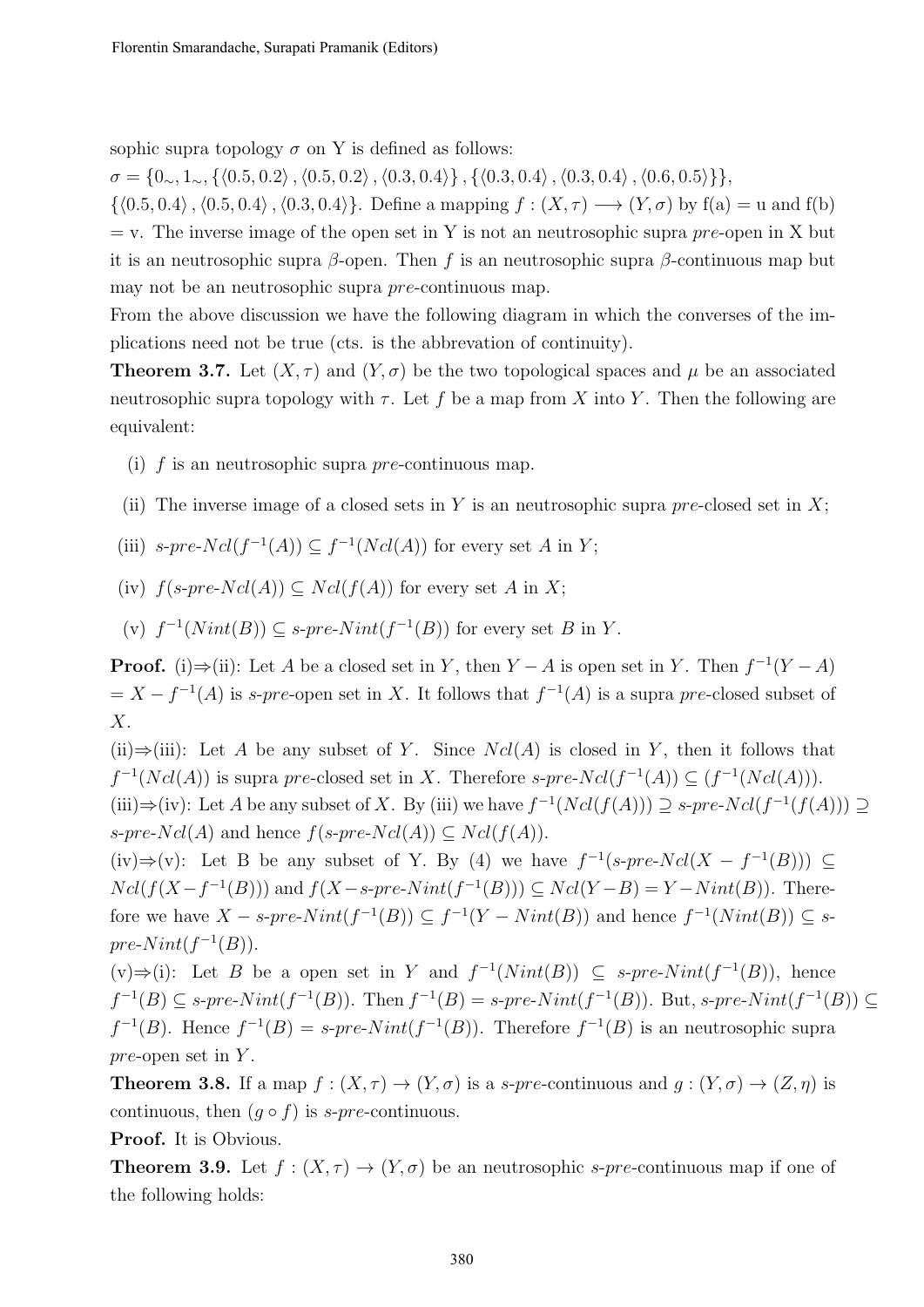- (i)  $f^{-1}(s\text{-}pre\text{-}Nint(B)) \subseteq Nint(f^{-1}(B))$  for every set B in Y,
- (ii)  $Ncl(f^{-1}(A)) \subseteq f^{-1}(s\text{-}pre\text{-}Ncl(B))$  for every set B in Y,
- (iii)  $f(Ncl(A)) \subseteq s\text{-pre-N}cl(f(B))$  for every A in X.

**Proof.** Let B be any open set of Y, if the condition (i) is satisfied, then  $f^{-1}(s\text{-}pre\text{-}1)$  $Nint(B)$   $\subseteq$   $Nint(f^{-1}(B))$ . We get,  $f^{-1}(B) \subseteq Nint(f^{-1}(B))$ . Therefore  $f^{-1}(B)$  is an neutrosophic open set. Every neutrosophic open set is neutrosophic supra pre-open set. Hence  $f$  is an neutrosophic  $s$ -pre-continuous.

If condition (ii) is satisfied, then we can easily prove that f is an neutrosophic supra  $pre$ continuous.

Let condition (iii) is satisfied and B be any open set in Y. Then  $f^{-1}(B)$  is a set in X and then we can easily prove that f is an neutrosophic  $s$ -pre-continuous function. If condition (iii) is satisfied, and B is any open set of Y. Then  $f^{-1}(B)$  is a set in X and  $f(Ncl(f^{-1}(B))) \subseteq s$ pre-Ncl( $f(f^{-1}(B))$ ). This implies  $f(Ncl(f^{-1}(B))) \subseteq s$ -pre-Ncl(B). This is nothing but condition (ii). Hence  $f$  is an neutrosophic  $s$ -pre-continuous.

## 4 NEUTROSOPHIC SUPRA PRE-OPEN MAPS AND NEUTROSOPHIC SUPRA PRE-CLOSED MAPS.

#### Definition 4.1.

A map  $f: X \longrightarrow Y$  is called neutrosophic supra pre-open (res.neutrosophic supra pre-closed) if the image of each open (resp.closed) set in X, is neutrosophic supra  $pre$ -open(resp.neutrosophic supra pre-closed)in Y.

#### Theorem 4.2.

A map  $f: X \longrightarrow Y$  is called an neutrosophic supra pre-open if and only if  $f(Nint(A)) \subseteq$ s-pre-Nint(A) for every set A in X.

**Proof.** Suppose that f is an neutrosophic supra pre-open map. Since  $Nint(A) \subseteq f(A)$ . By hypothesis  $f(Nint(A))$  is a neutrosophic supra pre-open set and s-pre-Nint( $f(A)$ ) is the largest neutrosophic supra pre-open set contained in  $f(A)$ , then  $f(Nint(A))\subseteq s-pre$ - $Nint(f(A))$ 

Conversely, let A be a open set in X. Then  $f(Nint(A)) \subseteq s\text{-}pre-Nint(f(A))$ . Since  $Nint(A)$  $= A$ ,then  $f(A) \subseteq s$ -pre-Nint( $f(A)$ ). Therefore  $f(A)$  is an neutrosophic supra pre-open set in Y and f is an neutrosophic supra  $pre$ -open.

**Theorem 4.3.** A map  $f: X \longrightarrow Y$  is called a neutrosophic supra pre-closed if and only if  $f(Ncl(A)) \subseteq s\text{-}pre-Ncl(A)$  for every set A in X.

**Proof.** Suppose that f is an neutrosophic supra pre-closed map. Since for each set A in X,  $Ncl(A)$  is closed set in X, then  $f(Ncl(A))$  is an neutrosophic supra pre-closed set in Y.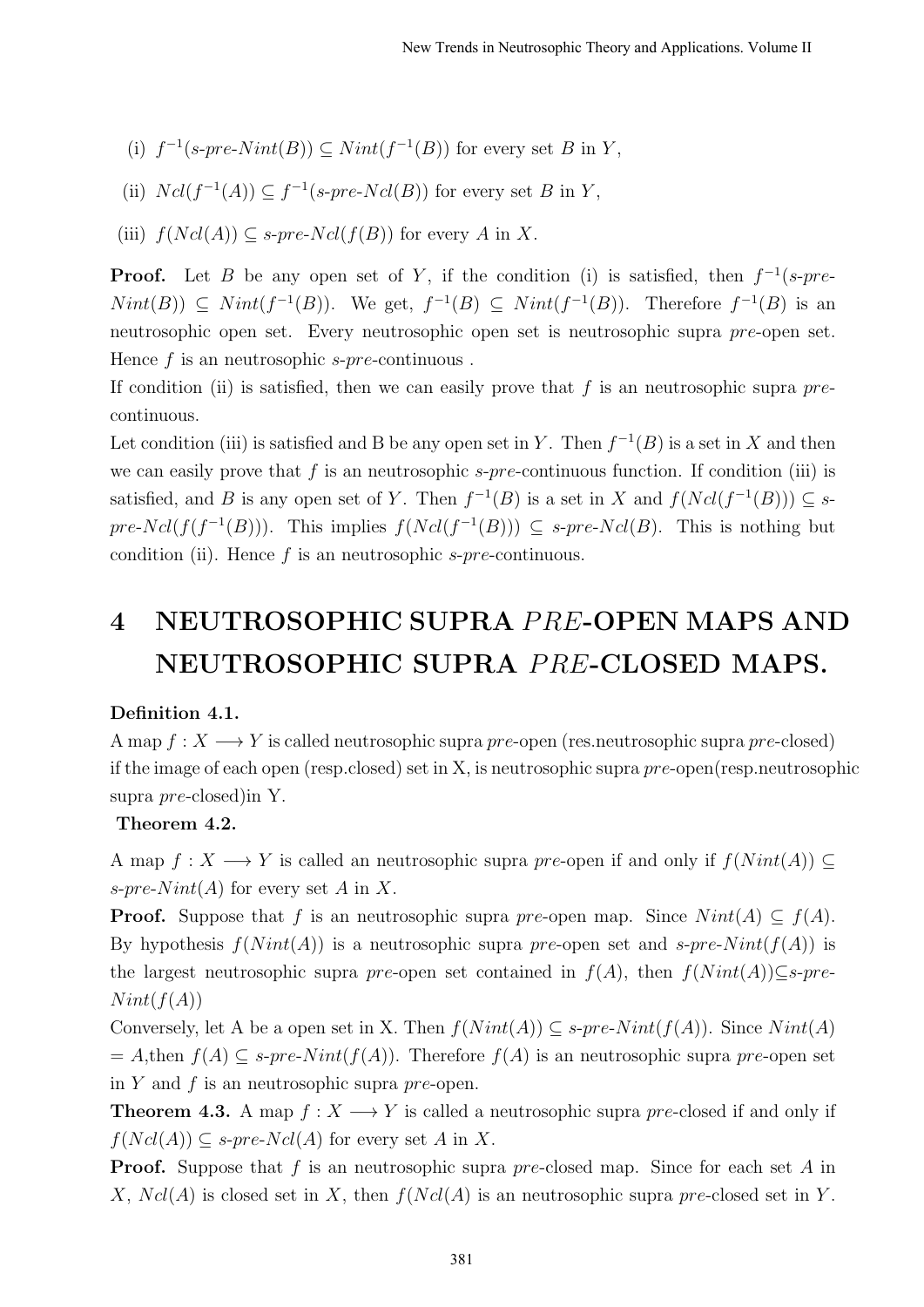Also, since  $f(A) \subseteq f(Ncl(A))$ , then s-pre-Ncl(f(A)) $\subseteq f(Ncl(A))$ .

Conversely, let A be a closed set in X. Since  $s$ -pre- $Ncl(f(A))$  is the smallest neutrosophic supra pre-closed set containing  $f(A)$ , then  $f(A) \subseteq s$ -pre- $Ncl(f(A)) \subseteq f(Ncl(A)) = f(A)$ . Thus  $f(A) = s$ -pre-Ncl(f(A)). Hence  $f(A)$  is an neutrosophic supra pre-closed set in Y. Therefore  $f$  is a neutrosophic supra pre-closed map.

**Theorem 4.4.** Let  $f : X \longrightarrow Y$  and  $g : y \longrightarrow Z$  be two maps.

- (i) If  $q \circ f$  is an neutrosophic supra pre-open and f is continuous surjective, then q is an neutrosophic semi-supra pre-open.
- (ii) If  $g \circ f$  is open and g is an neutrosophic supra precontinuous injective, then f is neutrosophic supra pre-open.

**Theorem 4.5** Let  $f : X \longrightarrow Y$  be a map. Then the following are equivalent;

- (i)  $f$  is an neutrosophic supra pre-open map;
- (ii)  $f$  is an neutrosophic supra pre-closed map;
- (iii)  $f$  is an neutrosophic supra pre-continuous map.

**Proof.** (i)  $\implies$  (ii). Suppose B is a closed set in X. Then  $X - B$  is an open set in an open set in X. By (1),  $f(X - B)$  is an neutrosophic supra pre-open set in X. Since f is bijective, then  $f(X - B) = Y - f(B)$ . Hence  $f(B)$  is an neutrosophic supra pre-closed set in Y. Therefore f is an neutrosophic supra pre-closed map.

(ii)  $\Longrightarrow$  (iii). Let f is an neutrosophic supra pre-closed map and B be closed set X. Since f is bijective, then  $(f^{-1})^{-1}(B) = f(B)$  is an neutrosophic supra pre-closed set in Y. By Theorem 3.7 f is an neutrosophic supra pre-continuous map.

(iii)  $\Longrightarrow$  (i). Let A be an open set in X. Since  $f^{-1}$  is an neutrosophic supra pre-continuous map, then  $(f^{-1})^{-1}(A) = f(A)$  is an neutrosophic supra pre-open set in Y. Hence f is an neutrosophic supra pre-open.

### REFERENCES

Atanassov, K. T. (1986). Intuitionistic fuzzy sets. Fuzzy sets and Systems,  $20(1)$ , 87–96.

- Coker, D. (1997). An introduction to intuitionistic fuzzy topological spaces. Fuzzy sets and systems, 88(1), 81–89.
- Devi, R., Sampathkumar, S., & Caldas, M. (2008). On supra  $\alpha$ -open sets and s $\alpha$ -continuous maps. *General Mathematics*, 16(2), 77–84.